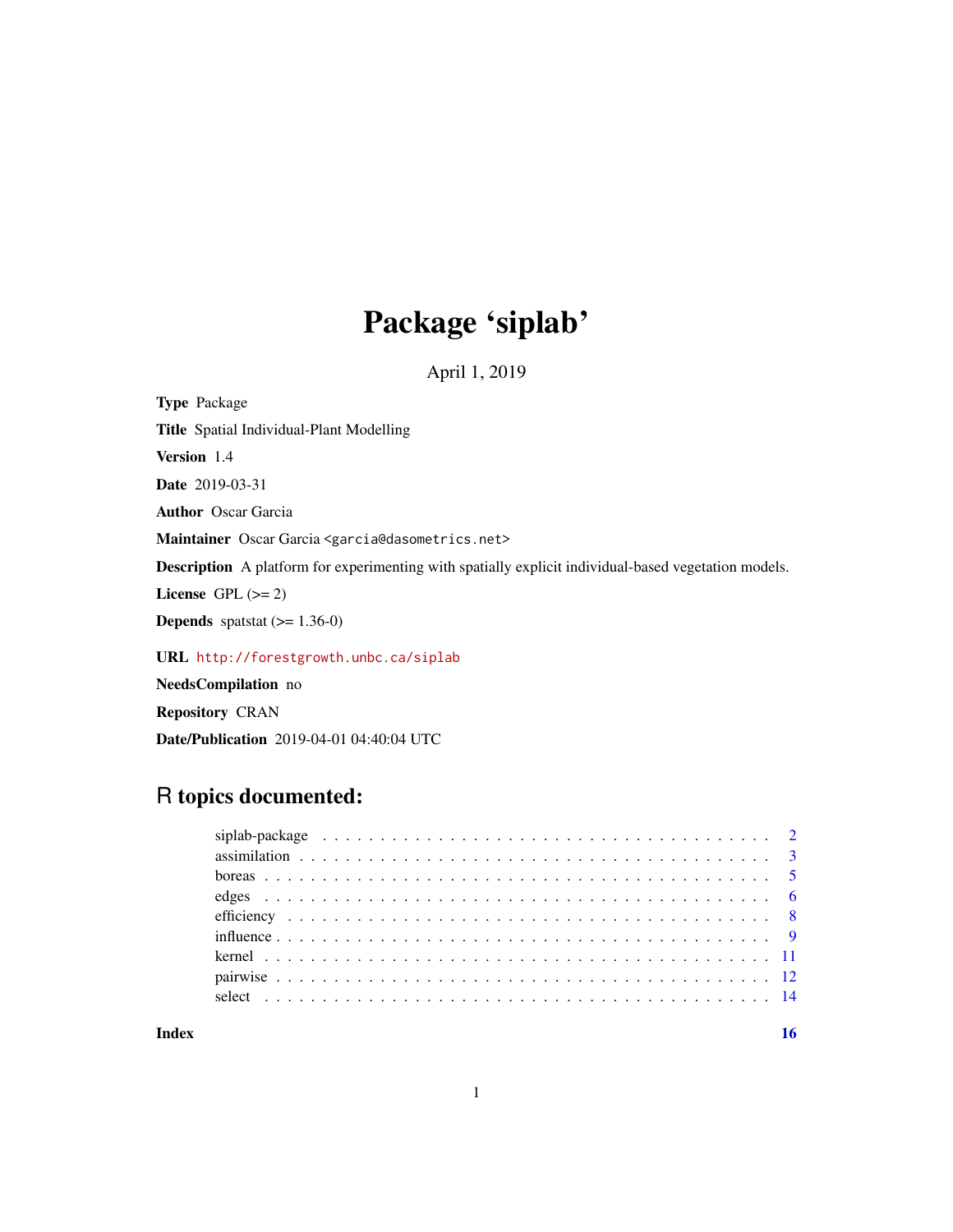<span id="page-1-0"></span>

#### Description

A platform for experimenting with spatially explicit individual-based plant modelling

#### Details

Package: siplab Type: Package Version: 1.4 Date: 2019-03-31 License: GPL

The main functions are [assimilation](#page-2-1), for fully spatial models, and [pairwise](#page-11-1), for pairwiseinteraction competition indices.

[assimilation](#page-2-1) computes effective resource capture (or "assimilation") indices. One starts with a spatial resource distribution that is typically assumed to be uniform, Plants exert competitive pressure depending on size and distance, described by [influence](#page-8-1) functions. The resource available at each point is allocated to plants according to their local influence and to a partition rule. Finally, the resource uptake is weighted by an [efficiency](#page-7-1) function that depends on size and distance, and is spatially integrated to obtain the plant's assimilation index. Several examples of influence and efficiency functions are pre-programmed, see [influence](#page-8-1) and [efficiency.](#page-7-1)

Another class of spatial individual-plant models consider only pairwise interactions between a plant and each of its neighbors, ignoring higher-order interactions. These are implemented in function [pairwise](#page-11-1).

The [edges](#page-5-1) function is useful for handling edge effects.

Some sample data sets are included, see links below.

The package is built on top of the spatstat library (<http://www.spatstat.org>), which needs to be installed first.

#### Author(s)

Oscar García

Maintainer: O. Garcia <garcia@dasometrics.net>

#### References

<http://forestgrowth.unbc.ca/siplab> (unmaintained).

García, O. "Siplab, a spatial individual-based plant modelling system". Computational Ecology and Software 4(4), 215-222. 2014. (<https://www.researchgate.net/publication/267695426>).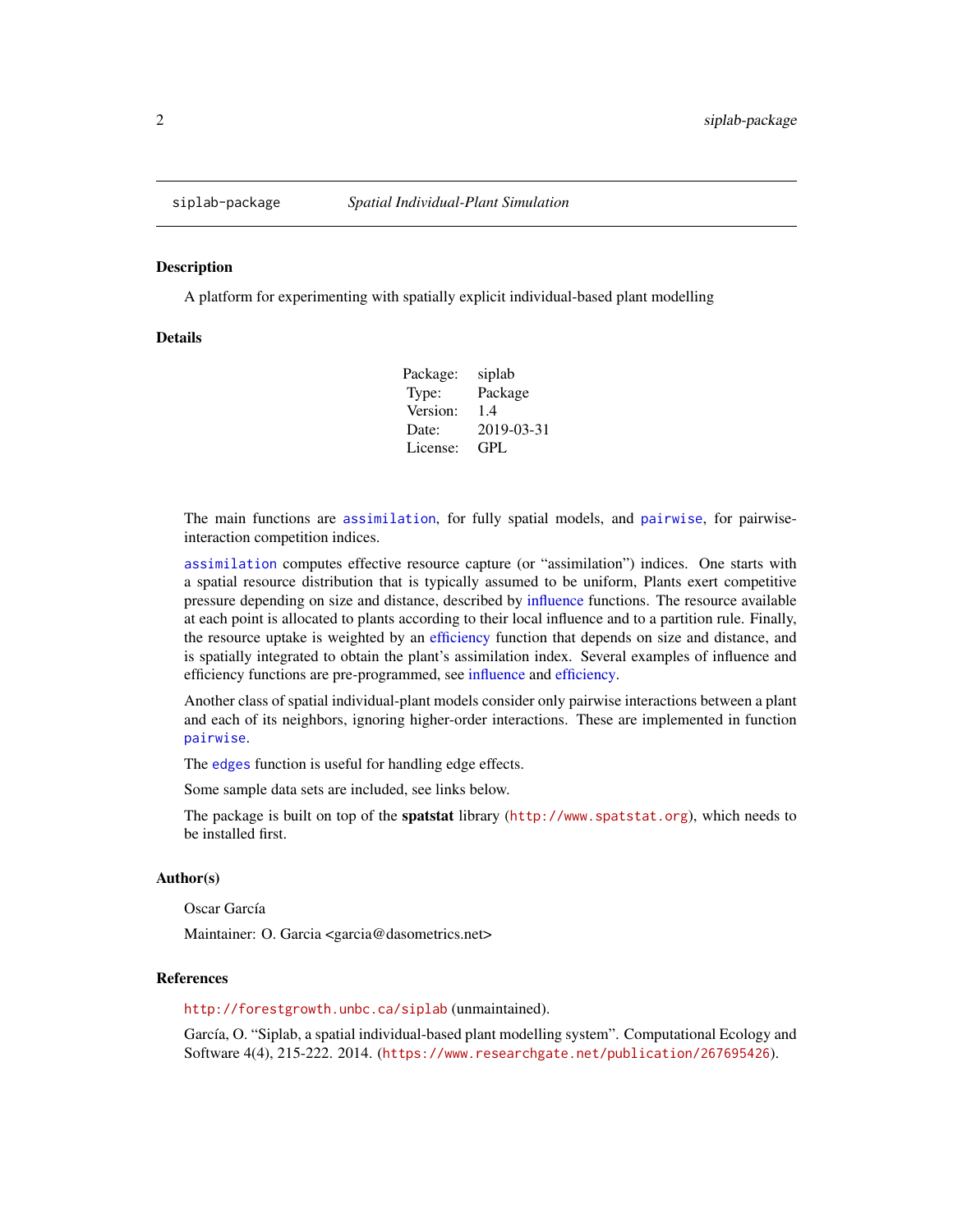#### <span id="page-2-0"></span>assimilation 3

García, O. "A generic approach to spatial individual-based modelling and simulation of plant communities". Mathematical and Computational Forestry and Nat.-Res. Sci. (MCFNS) 6(1), 36-47. 2014. (<https://www.researchgate.net/publication/266618517>).

#### See Also

Example siplab data sets: [boreasNP](#page-4-1), [boreasNS](#page-4-1), [boreasSA](#page-4-1), [boreasSP](#page-4-1).

Some spatstat standard data sets may also be of interest: finpines, longleaf, spruces, waka.

## Examples

```
# Pretend that the data is given as a simple data frame
data <- as.data.frame(spruces) # from a spatstat data set
head(data) # x-y coordinates in a 56x38 m plot, marks are dbh in meters
# Convert to a point pattern object, dbh in cm
datap <- ppp(data$x, data$y, c(0, 56), c(0, 38), marks = data$marks * 100)
# Hegyi (1974) index (as usual without his original 1-foot distance offset)
hegyi <- pairwise(datap, maxR = 6, kernel = powers.ker, kerpar = list(pi=1,
   pj=1, pr=1, smark=1))
head(marks(hegyi))
# ZOI model
zoi <- assimilation(datap, influence=zoi.inf, infpar=c(k=0.2, smark=1),
   asym=1)
```
<span id="page-2-1"></span>assimilation *Compute Assimilation Indices*

## Description

This is the main function in siplab for computing assimilation indices. Optionally, it computes also a free-growing index, and/or the assimilation centroid.

#### Usage

```
assimation(plants, pixels = 0.2, resource = 1, influence =gnomon.inf, infpar = list(a = 1, b = 4, smark = 1), asym = Inf,
   efficiency = flat.eff, effpar = NULL, plot = TRUE, afree =
   FALSE, centroid = FALSE)
assimation.pyix(plants, pixels = 0.2, resource = 1, influence =gnomon.inf, infpar = list(a = 1, b = 4, smart = 1), asym = Inf,efficiency = flat.eff, effpar = NULL, plot = TRUE, afree =
   FALSE, centroid = FALSE)
```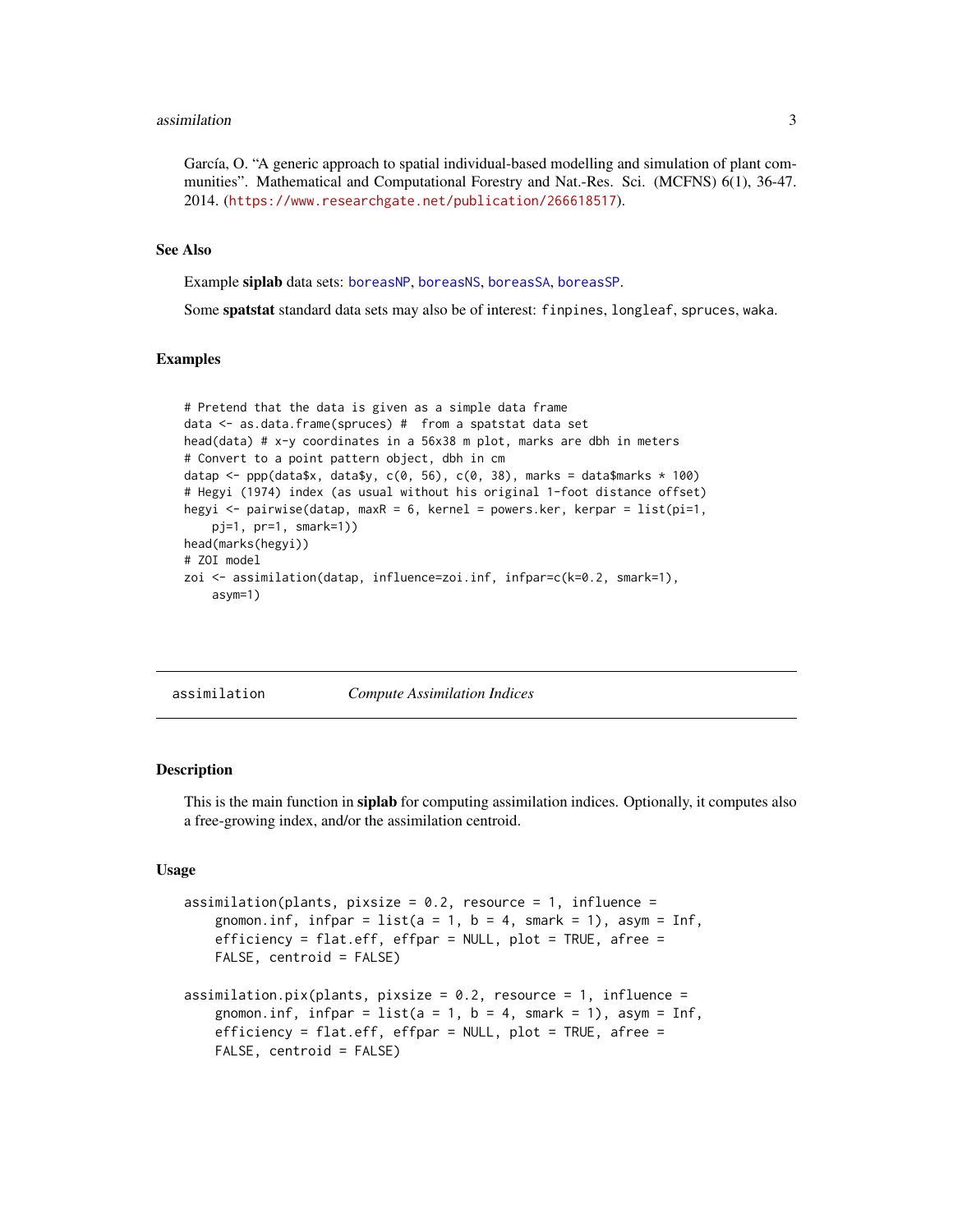## <span id="page-3-0"></span>Arguments

| plants     | A spatstat point pattern object (class ppp). It contains the plants coordinates,<br>and marks with the plant size and possibly other attributes.                                                                                                                                                                                                                                                                 |
|------------|------------------------------------------------------------------------------------------------------------------------------------------------------------------------------------------------------------------------------------------------------------------------------------------------------------------------------------------------------------------------------------------------------------------|
| pixsize    | Resolution, approximate step size in the pixel grid. Default 0.2.                                                                                                                                                                                                                                                                                                                                                |
| resource   | Either a pixel image (class im), or a function, or other object that can be con-<br>verted to a pixel image, specifying the spatial distribution of resource availabil-<br>ity. If an image, it should cover the plants window. It is adjusted to the plants<br>window size and specified resolution if necessary. Default is 1, a uniform distri-<br>bution with 1 unit of resource per unit area.              |
| influence  | Function for computing influence values. Must have arguments (dx, dy, marks, par),<br>where dx is a vector of points-to plant x-distances, dy is a vector of points-to<br>plant y-distances, marks are the plant marks, and par receives the value of the<br>infpar argument. Examples are provided in the functions *. inf (tass.inf,<br>etc.). Default: gnomon. inf.                                           |
| infpar     | Parameter(s) for influence, a list or vector. Default: list(a=1, b=4, smark=1).<br>Note that smark=1 indicates that the plant size variable is the first or only item<br>in marks.                                                                                                                                                                                                                               |
| asym       | Asymmetry parameter $\alpha$ in the allotment function. Default is Inf, which corre-<br>sponds to one-sided competition (tesselation models).                                                                                                                                                                                                                                                                    |
| efficiency | Efficiency function for weighting the point-wise resource uptake. Must have<br>arguments (dx, dy, marks, par), where dx is a vector of points-to plant x-<br>distances, dy is a vector of points-to plant y-distances, marks are the plant marks,<br>and par receives the value of the effpar argument. Examples are provided in<br>the functions *.eff (tass.eff, etc.). The default is flat.eff, no weighting. |
| effpar     | Parameter(s) for efficiency, usually a list or vector.                                                                                                                                                                                                                                                                                                                                                           |
| plot       | If TRUE, the denominator of the allotment function is graphed as a pixel image,<br>to visualize competition pressure (default).                                                                                                                                                                                                                                                                                  |
| afree      | If TRUE, the free-growing assimilation is also computed. Default is FALSE.                                                                                                                                                                                                                                                                                                                                       |
| centroid   | If TRUE, the centroid of the plant assimilation distribution is also computed. De-<br>fault is FALSE.                                                                                                                                                                                                                                                                                                            |

## Details

assimilation and assimilation.pix are functionally equivalent, but the code in assimilation.pix is somewhat clearer and slower. It may be useful for documentation purposes, and as a basis for user modification.

Computation starts with a resource intensity map at a spatial resolution given by pixsize. Typically the resource distribution is assumed to be uniform (the default). Plants exert competitive pressure depending on size and distance, described by the [influence](#page-8-1) function. The resource available at each pixel is allotted to plants according to their influence and to an allotment rule parametrized by asym. Finally, the resource uptake is weighted by the [efficiency](#page-7-1) function, and is spatially integrated to obtain the plant's assimilation index.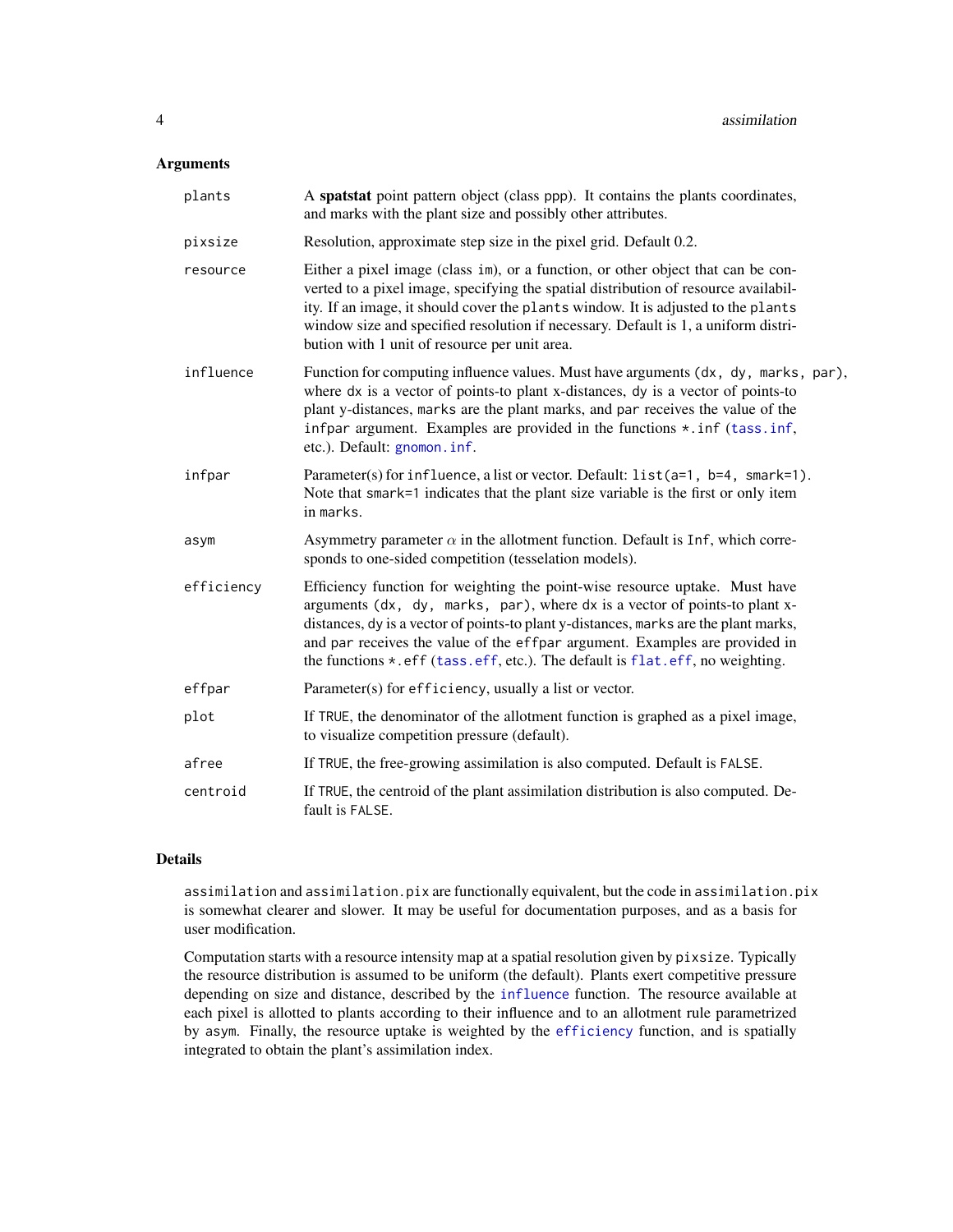#### <span id="page-4-0"></span>boreas 5

#### Value

Returns the point pattern plants with the results appended to the marks(plants) data frame. The additional marks are the assimilation indices in a column aindex, and optionally the free-growing index in afree, and/or the x and y centroid coordinates in cx and cy.

#### **Note**

Requires the spatstat package.

## Author(s)

Oscar García.

#### **References**

<http://forestgrowth.unbc.ca/siplab>

García, O. (2013) "A generic approach to spatial individual-based modelling and simulation of plant communities". Mathematical and Computational Forestry and Nat.-Res. Sci. (MCFNS) 6(1), 36-47. 2014.

## See Also

[influence](#page-8-1), [efficiency](#page-7-1), [edges](#page-5-1)

#### Examples

```
a <- assimilation(finpines, infpar=list(a=1, b=4,
     smark="height"), afree=TRUE)
summary(a)
system.time(assimilation.pix(finpines))
system.time(assimilation(finpines))
```
boreas *Marked Point Pattern Tree Data from BOREAS*

#### <span id="page-4-1"></span>**Description**

Four data sets from the Boreal Ecosystem–Atmosphere Study (BOREAS, Rich and Fournier 1999), as used by García (2006). These are approximately evenaged and single-species unmanaged natural forests, from a northern study area in Manitoba and a southern study area in Saskatchewan, central Canada. Tree coordinates and diameters at breast height (dbh) were measured for all trees taller than 2 m on areas of 50 m  $\times$  60 m, subdivided into subplots on a 10 m grid. Tree heights were estimated from height-dbh regressions based on a sample of height measurements. The data here excludes dead trees, and also some trees with coordinates just outside the observation window.

The 4 data sets are:

boreasNP: Northern study area, Jack pine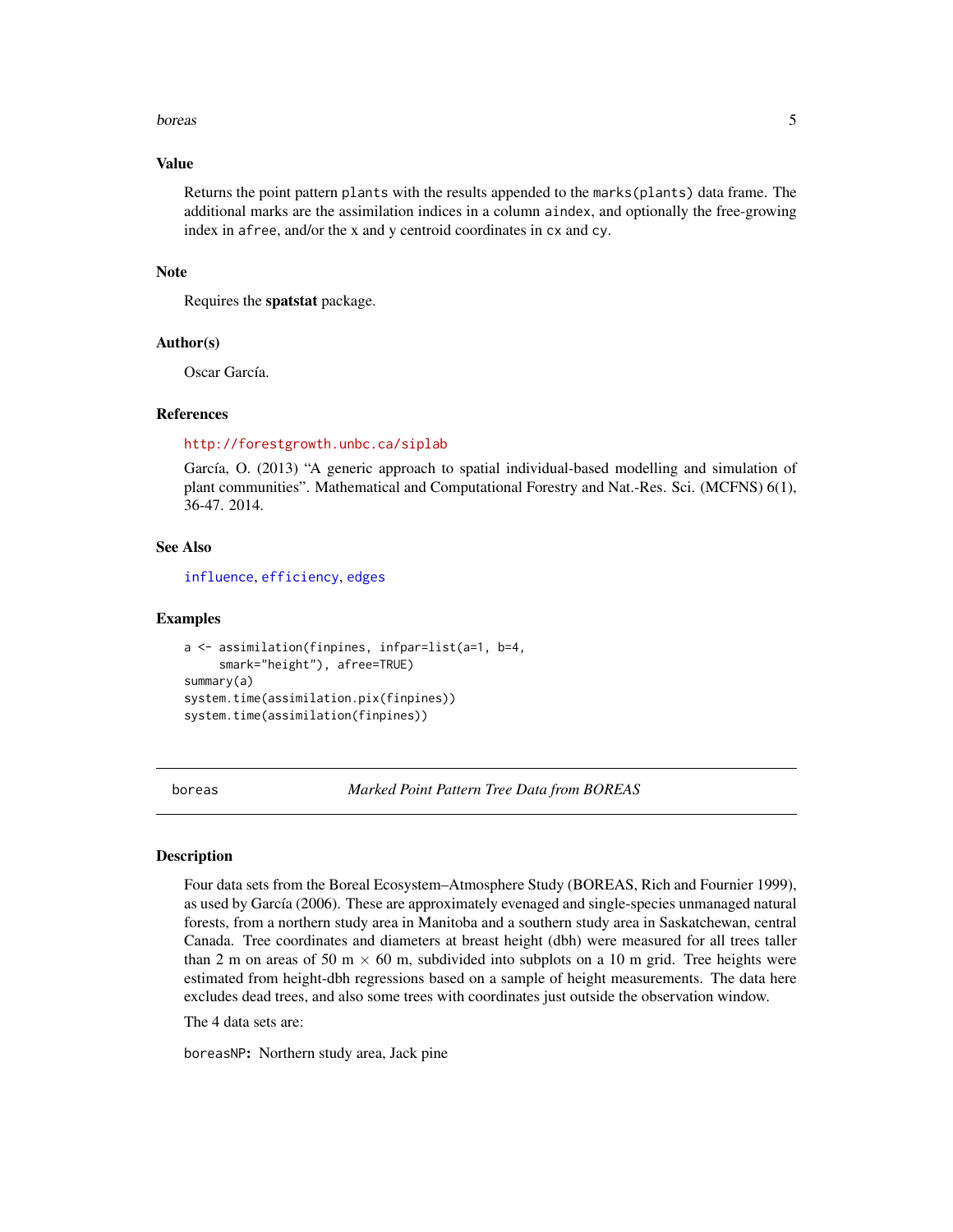<span id="page-5-0"></span>boreasNS: Northern study area, black spruce boreasSA: Southern study area, trembling aspen boreasSP: Southern study area, Jack pine

## Format

Each data set is a spatstat marked point pattern object (class ppp). The marks are a data frame with dbh (cm), height (m), species, a dominance classification, and a subplot id.

## Source

<https://doi.org/10.3334/ORNLDAAC/359>

## References

Rich, P.M., and Fournier, R. (1999) BOREAS TE-23 map plot data [online]. Oak Ridge National Laboratory Distributed Active Archive Center, Oak Ridge, Tennessee. Available from [http://](http://daac.ornl.gov) [daac.ornl.gov](http://daac.ornl.gov).

García, O. (2006) Scale and spatial structure effects on tree size distributions: Implications for growth and yield modelling. *Canadian Journal of Forest Research* 36(11), 2983–2993. [https:](https://www.researchgate.net/publication/237866519) [//www.researchgate.net/publication/237866519](https://www.researchgate.net/publication/237866519).

#### Examples

data(boreasNP) summary(boreasNP) plot(boreasNP) ## Not run: aNP <- assimilation(boreasNP) # this may take a few minutes!

<span id="page-5-1"></span>edges *Adjust for Edge Effects*

#### Description

Shrink a point pattern, or expand it through replication.

## Usage

```
edges(plants, width)
```
core(plants, distance)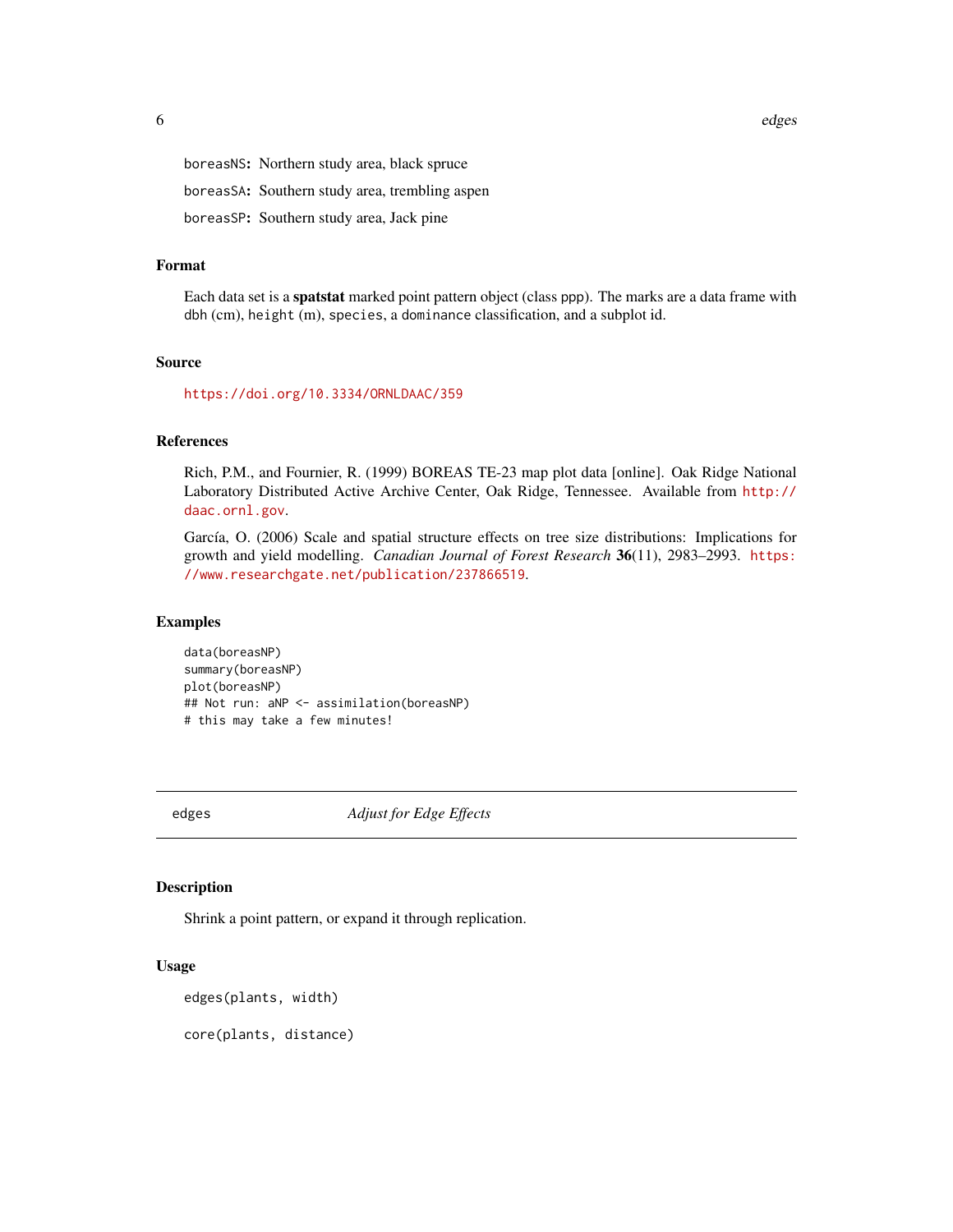#### <span id="page-6-0"></span>edges and the contract of the contract of the contract of the contract of the contract of the contract of the contract of the contract of the contract of the contract of the contract of the contract of the contract of the

## Arguments

| plants   | A <b>spatstat</b> point pattern object (class ppp). It normally contains the plants co-<br>ordinates, and marks with the plant size and possibly other attributes. |
|----------|--------------------------------------------------------------------------------------------------------------------------------------------------------------------|
| width    | Distance from the edges to shrink, if negative, or to expand, if positive.                                                                                         |
| distance | Distance from the edges.                                                                                                                                           |

## Details

When computing assimilation or competition indices, those near the edges of the study region are distorted because the outside is empty. Common solutions to this problem are not to use indices computed for plants near the edges, or (with rectangular regions) to attach translated copies, thus changing the topology into a torus. This function implements both strategies. When expanding, the part of the copies to be used can be specified to avoid unnecessary computation.

Typically, in the first case the indices are computed for the full pattern, and then the edges are discarded using edges with a negative width. In the second case, the point pattern is first expanded with edges(plants, width), the indices are computed for the expanded pattern, and then the result is restricted to the original size with edges (result, -width).

core returns a logical vector indicating which plants are at more than the given distance from the edges. With a negative width, edges(plants, width) is the same as plants[core(plants, -width)].

## Value

edges returns a point pattern with the same structure as plants.

If width is negative, the parts of the pattern that are at a distance less than -width from an edge are discarded.

If width is positive, the pattern is first expanded by surrounding it with 8 shifted copies (the window must be rectangular). Then, the parts of the pattern that are at a distance greater than width from an edge of the original pattern are discarded.

If width  $= 0$ , plants is returned unchanged.

core returns a logical vector with TRUE for the plants that are at more than the given distance from the edges, and FALSE otherwise.

#### Note

Requires the spatstat package.

#### Author(s)

Oscar García.

#### References

<http://forestgrowth.unbc.ca/siplab>

## See Also

[assimilation](#page-2-1), [pairwise](#page-11-1)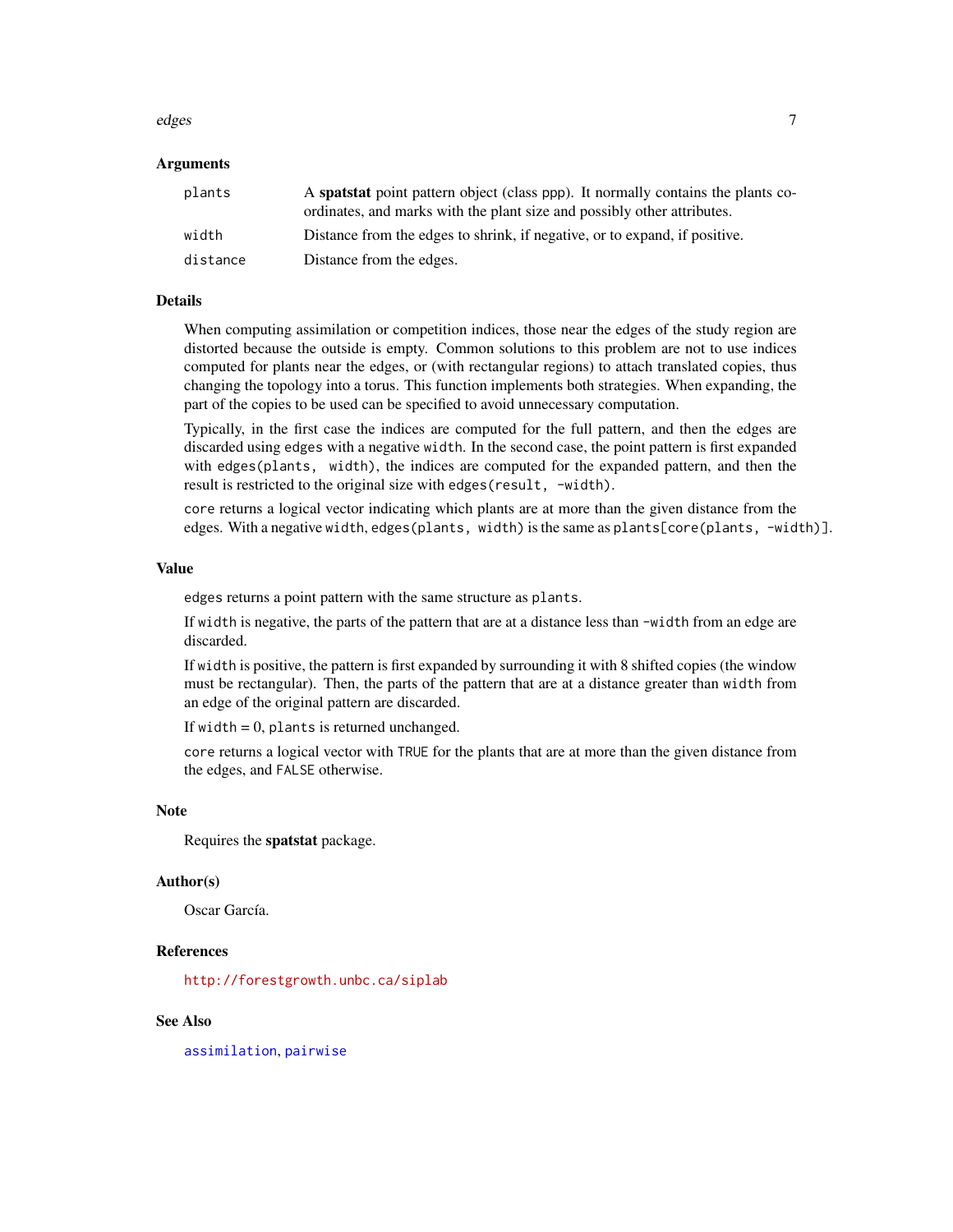#### Examples

```
finpines
edges(finpines, 3)
edges(finpines, -3)
```
<span id="page-7-1"></span>efficiency *Efficiency Functions*

## <span id="page-7-2"></span>Description

Compute efficiency values depending on distance and plant marks, for use in [assimilation](#page-2-1).

#### Usage

flat.eff(dx, dy, marks, par = NULL) tass.eff(dx, dy, marks, par = list( $b = 3.52 \times 0.975$ , c = 6.1, smark =  $1)$ ) gates.eff(dx, dy, marks, par = list(a = 1, b = 4, smark = 1)) gnomon.eff(dx, dy, marks, par =  $list(a = 1, b = 4, smart = 1))$ 

## Arguments

| dx    | Vector of x-distances. Points x-coordinates minus plant x-coordinate. |
|-------|-----------------------------------------------------------------------|
| dv    | Vector of y-distances. Points y-coordinates minus plant y-coordinate. |
| marks | Plant mark information.                                               |
| par   | Vector or list of parameters.                                         |

#### Details

The values of par must be given in the argument effpar of assimilation, they are shown here as examples.

smark in par indicates the location of the plant size variable in marks. It can be a data frame column number, or a string id like "height".

flat.eff returns 1, independently of plant size or distance.

tass.eff, gates.eff, and gnomon.eff are proportional to their influence function counterparts (see [influence](#page-8-1)), scaled to be 1 at the origin.

## Value

Vector of efficiency values, of length equal to the length of dx and dy.

<span id="page-7-0"></span>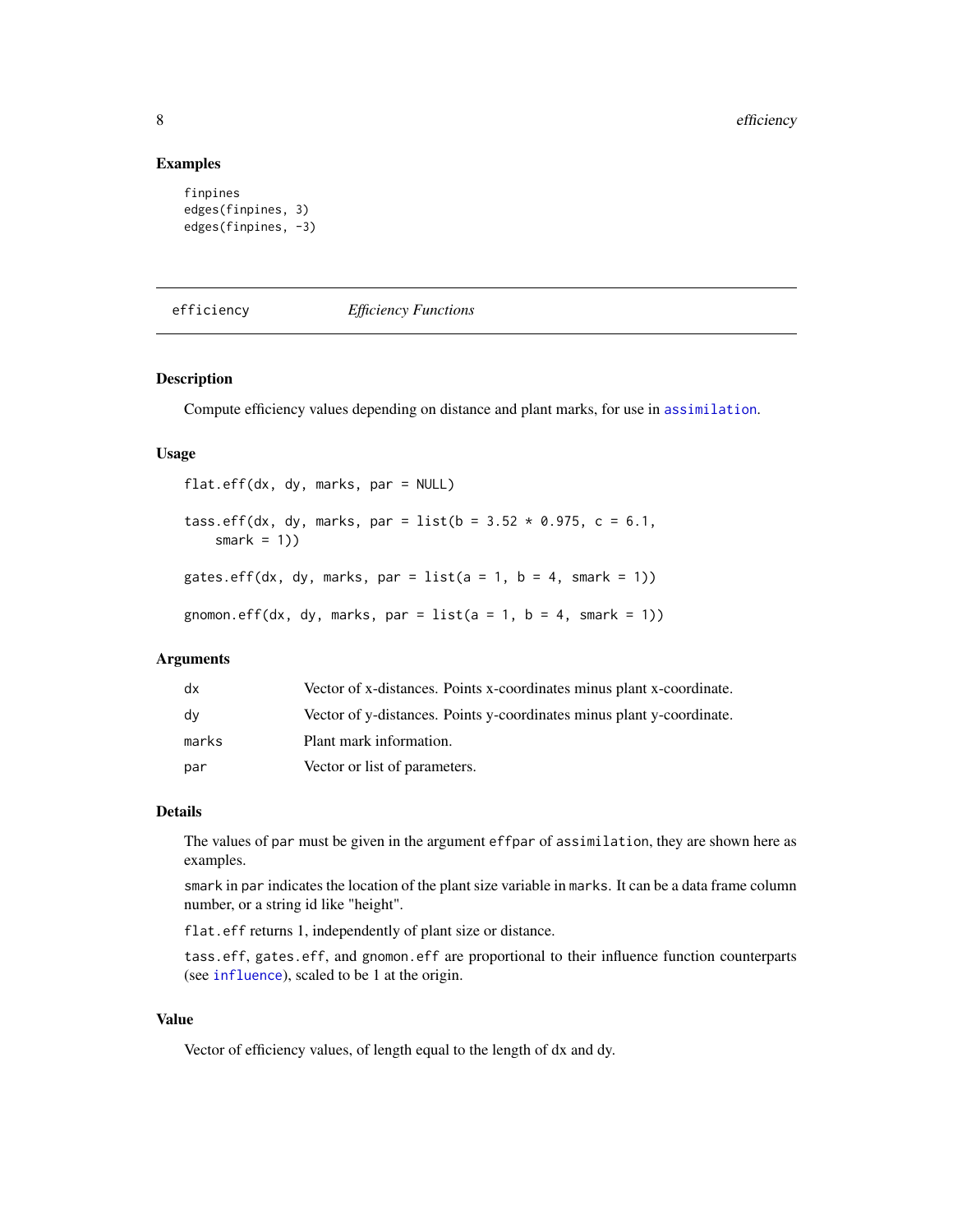#### <span id="page-8-0"></span>influence 9

#### Author(s)

Oscar García.

## References

<http://forestgrowth.unbc.ca/siplab>

García, O. "A generic approach to spatial individual-based modelling and simulation of plant communities". Mathematical and Computational Forestry and Nat.-Res. Sci. (MCFNS) 6(1), 36-47. 2014.

## See Also

[assimilation](#page-2-1), [influence](#page-8-1)

#### Examples

```
# Example multi-species efficiency function (spruce/hardwoods)
multi.eff <- function (dx, dy, marks, par) {
   out <- numeric(length(dx))
    s <- marks$SPECIES == "Spruce"
   out[s] <- gnomon.eff(dx[s], dy[s], marks[s, ], par=list(a=par$aS,
       b=par$bS, smark=par$smark))
    out[!s] <- gnomon.eff(dx[!s], dy[!s], marks[!s, ], par=list(a=par$aH,
        b=par$bH, smark=par$smark)) # Hardwoods
    return(out)
}
```
<span id="page-8-1"></span>influence *Influence Functions*

#### <span id="page-8-2"></span>Description

Compute influence values depending on distance and plant marks, for use in [assimilation](#page-2-1).

#### Usage

```
zoi.inf(dx, dy, marks, par = list(k = 0.2, snark = 1))tass.inf(dx, dy, marks, par = list(b = 3.52 \times 0.975, c = 6.1,
    smark = 1)gates.inf(dx, dy, marks, par = list(a = 1, b = 4, smark = 1))
gnomon.inf(dx, dy, marks, par = list(a = 1, b = 4, smark = 1))
```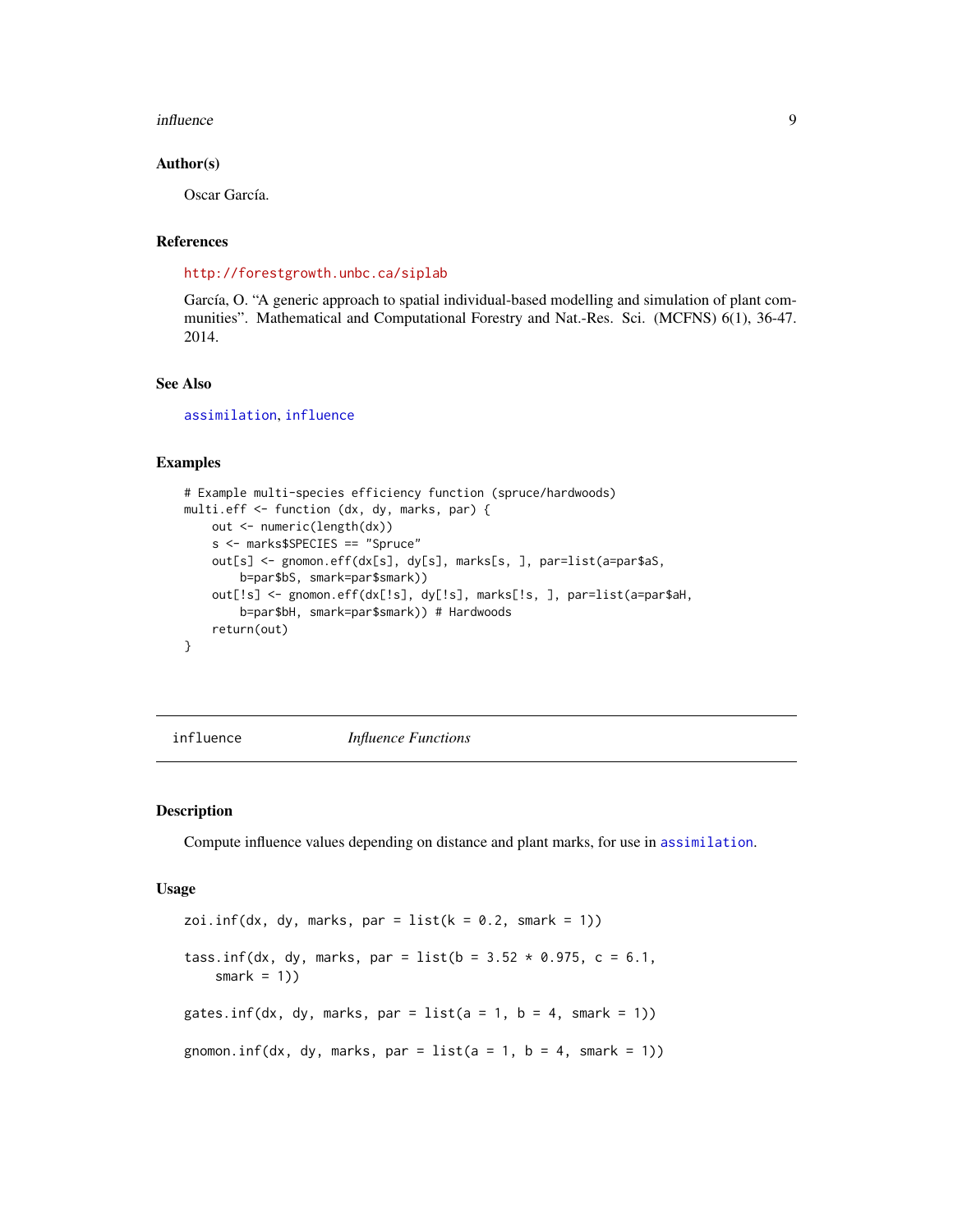<span id="page-9-0"></span>10 influence in the state of the state of the state of the state of the state of the state of the state of the state of the state of the state of the state of the state of the state of the state of the state of the state o

#### Arguments

| dx    | Vector of x-distances. Points x-coordinates minus plant x-coordinate. |
|-------|-----------------------------------------------------------------------|
| dy    | Vector of y-distances. Points y-coordinates minus plant y-coordinate. |
| marks | Plant mark information.                                               |
| par   | List of parameters.                                                   |

## Details

The values of par must be given in the argument infpar of assimilation, they are shown here as examples.

smark in par indicates the location of the plant size variable in marks. It can be a data frame column number, or a string id like "height".

Let S be the plant size, and R be the Euclidean plant-to-point distance  $R = \sqrt{dx^2 + dy^2}$ . Then the influence functions are:

```
zoi.inf: 1 if R < kS, 0 otherwise
tass.inf: max\{0, S - c[\exp(R/b) - 1]\}gates.inf: \max\{0, \, [(S/b)^a - R^a]^{1/a}\}gnomon.inf: \max\{0, S - bR^a\}
```
#### Value

Vector of influence values, of length equal to the length of dx and dy.

## Author(s)

Oscar García.

## References

#### <http://forestgrowth.unbc.ca/siplab>

García, O. "A generic approach to spatial individual-based modelling and simulation of plant communities". Mathematical and Computational Forestry and Nat.-Res. Sci. (MCFNS) 6(1), 36-47. 2014.

## See Also

## [assimilation](#page-2-1)

#### Examples

```
# Example multi-species influence function (spruce/hardwoods)
multi.inf <- function (dx, dy, marks, par) {
   out <- numeric(length(dx))
   s <- marks$SPECIES == "Spruce"
   out[s] <- gnomon.inf(dx[s], dy[s], marks[s, ], par=list(a=par$aS,
       b=par$bS, smark=par$smark))
```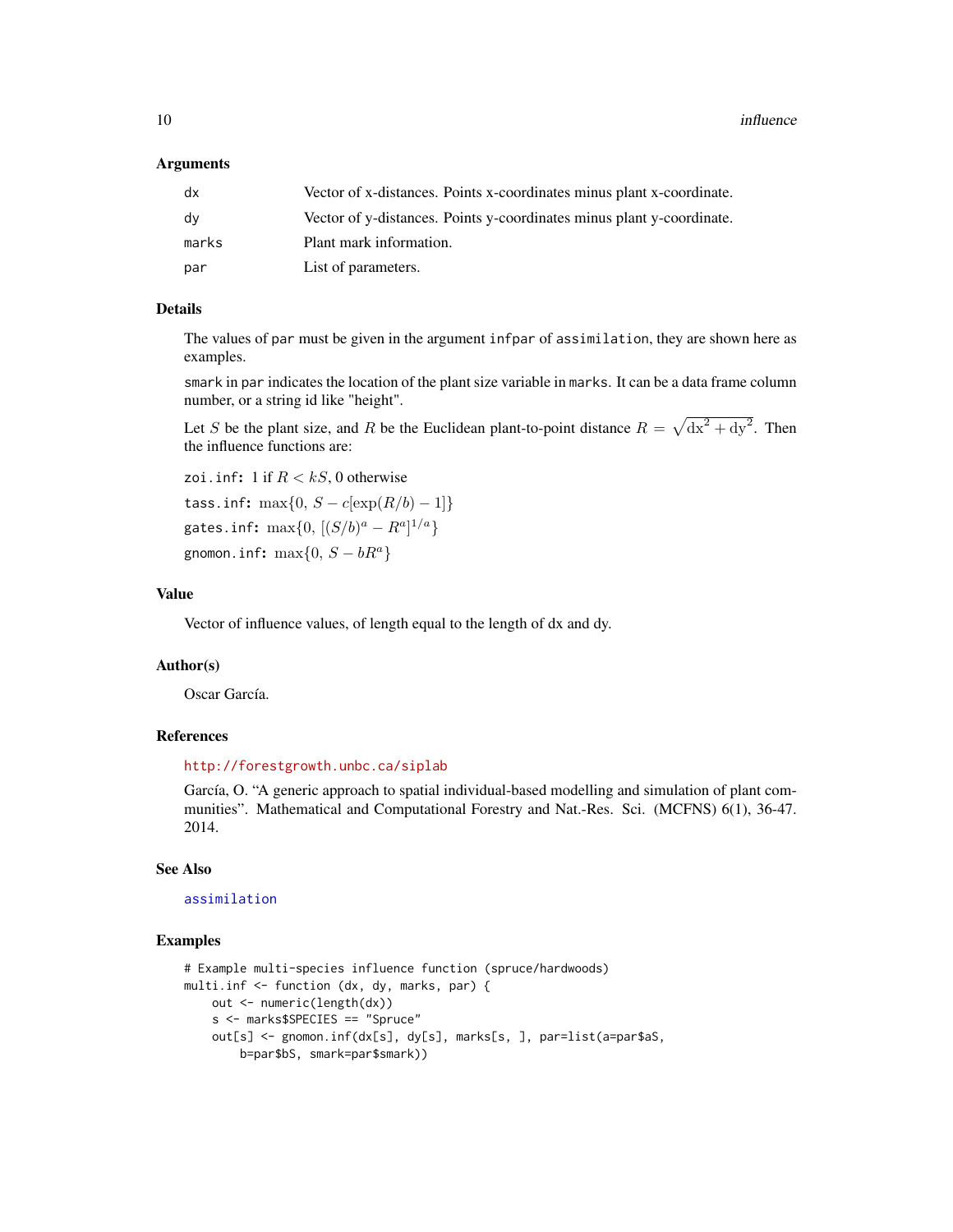#### <span id="page-10-0"></span>kernel and the set of the set of the set of the set of the set of the set of the set of the set of the set of the set of the set of the set of the set of the set of the set of the set of the set of the set of the set of th

```
out[!s] <- gnomon.inf(dx[!s], dy[!s], marks[!s, ], par=list(a=par$aH,
   b=par$bH, smark=par$smark)) # Hardwoods
return(out)
```
<span id="page-10-2"></span>

}

## kernel *Competition Kernel Functions*

#### <span id="page-10-1"></span>Description

Functions representing the effect of a competitor on a subject plant, depending on distance and plant marks. For use in [pairwise](#page-11-1).

## Usage

```
powers.ker(imarks, jmarks, dists, dranks, par = list(pi=1, pj=1,
   pr=1, smark = 1))
staebler.ker(imarks, jmarks, dists, dranks, par = list(k=0.1, p=1,
   smark=1))
spurr.ker(imarks, jmarks, dists, dranks, par = list(type=1,
    smark=1))
```
## Arguments

| imarks | Marks for the subject plant, a 1-row data frame.                   |
|--------|--------------------------------------------------------------------|
| jmarks | Data frame with marks for competitors                              |
| dists  | Vector of distances between the subject plant and the competitors. |
| dranks | Distance ranks.                                                    |
| par    | List of parameters.                                                |

## Details

The values of par must be given in the argument kerpar of pairwise, they are shown here as examples.

smark in par indicates the location of the plant size variable in marks. It can be a data frame column number, or a string id like "dbh".

Competition kernels seem to be limited only by the researchers imagination. powers.ker is a general form that includes many examples from the literature. If  $S_i$  is the size of the subject plant,  $S_j$ the size of the competitor, and R is the distance between them, then this kernel is  $(S_j^{\vec{p}_j}/S_i^{\vec{p}_i})/R^{p_r}$ . For instance, the popular Hegyi's index corresponds to  $pi=1$ ,  $pi=1$ ,  $pr=1$ . This and other examples could be coded directly if computational efficiency is important, see the example below.

staebler.ker is the width of the overlap of zones of influence (ZOI), used by Staebler in 1951. Assumes that the ZOI radius is  $kS<sup>p</sup>$ , where S is size.

spurr.ker is an example of an index that depends on distance ranks: equations (9.5a), (9.5b) of Burkhart and Tomé (2012).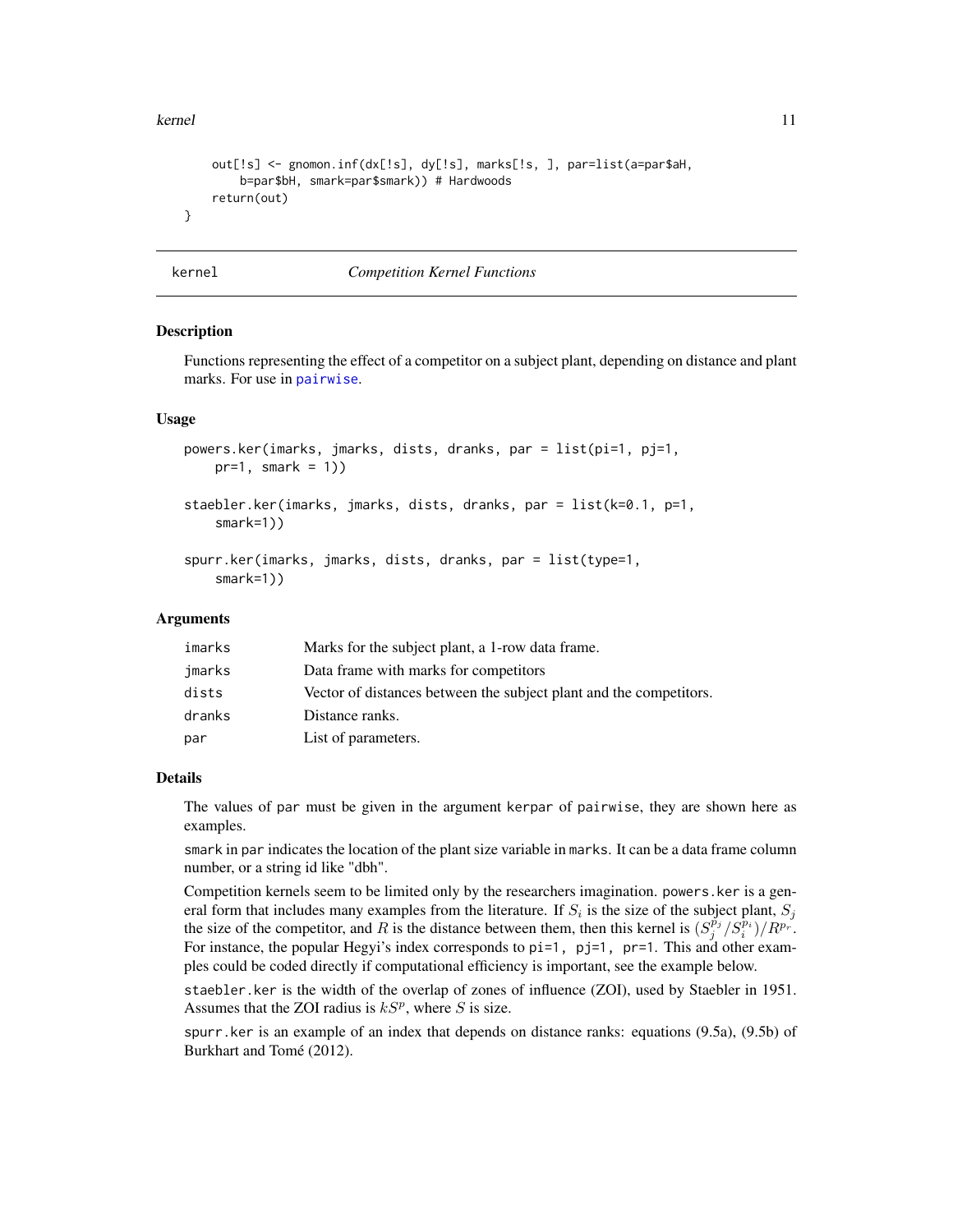<span id="page-11-0"></span>Vector of length equal to the length of dists.

#### Author(s)

Oscar García.

#### References

<http://forestgrowth.unbc.ca/siplab>

Burkhart, H. E. and Tomé, M. (2012) *Modeling Forest Trees and Stands*. Springer.

García, O. "Siplab, a spatial individual-based plant modelling system". Computational Ecology and Software 4(4), 215-222. 2014.

## See Also

[pairwise](#page-11-1)

## Examples

```
# Originally Hegyi added one foot to the distance:
hegyi.orig <- function(imarks, jmarks, dists, dranks, par) {
# Assume coordinates in meters, and that dbh is labeled 'dbh'
    (jmarks$dbh / imarks$dbh) / (dists + 0.30481)
}
```
<span id="page-11-1"></span>pairwise *Compute Pairwise Competition Indices*

#### Description

This function computes competition indices based on pairs of plants, ignoring higher-order interactions.

## Usage

```
pairwise(plants, maxN = NULL, maxR = NULL, select = NULL, selpar =
        NULL, kernel, kerpar = NULL)
```
#### Arguments

| plants | A spatstat point pattern object (class ppp). It contains the plants coordinates,<br>and marks with the plant size and possibly other attributes. |
|--------|--------------------------------------------------------------------------------------------------------------------------------------------------|
| maxN   | Maximum number of nearest neighbors to include as potential competitors. De-<br>fault is NULL (no restriction).                                  |
| maxR   | Maximum radius to search for potential competitors. Default is NULL (no re-<br>striction).                                                       |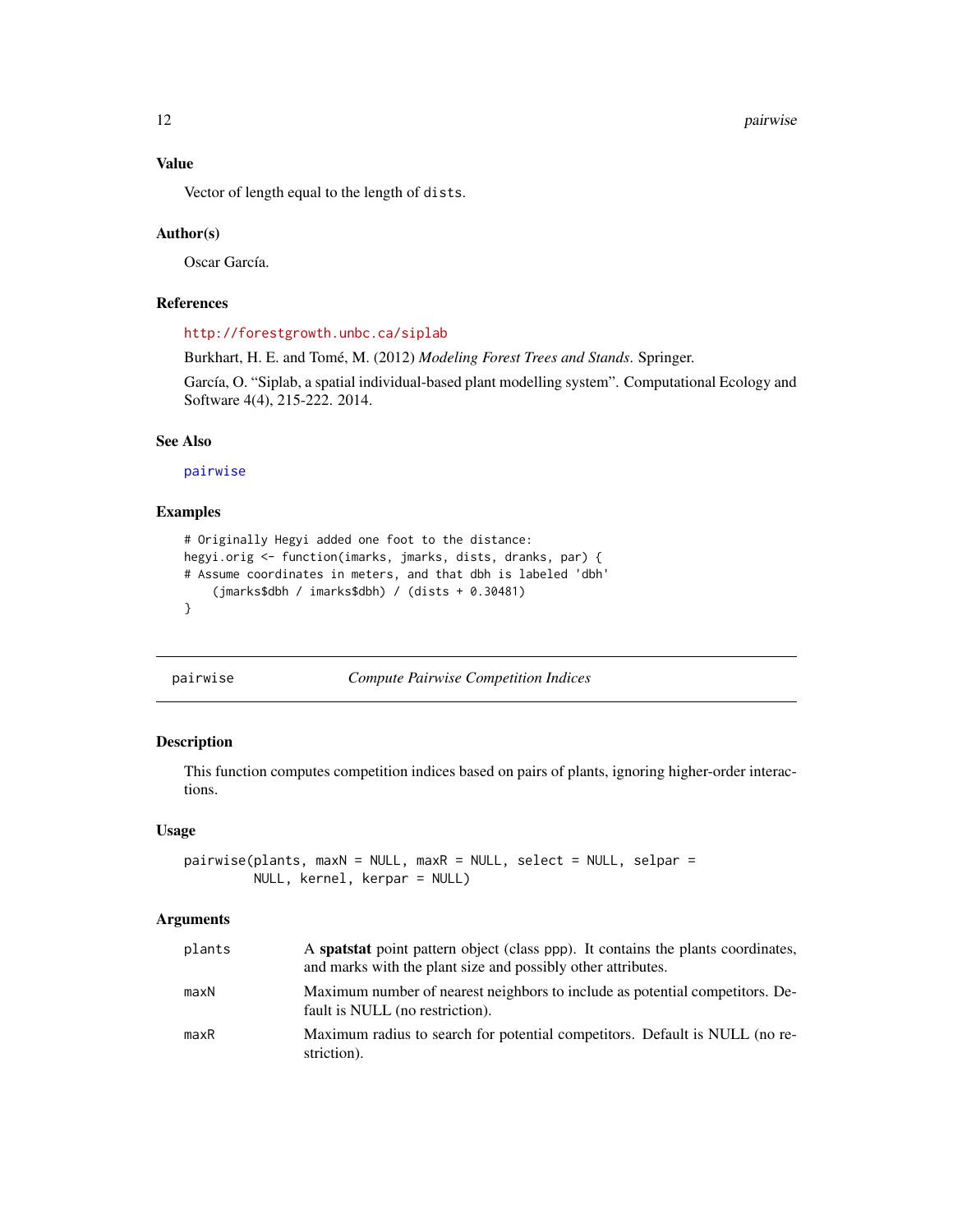#### <span id="page-12-0"></span>pairwise the contract of the contract of the contract of the contract of the contract of the contract of the contract of the contract of the contract of the contract of the contract of the contract of the contract of the c

| select | Optional user-supplied selection function for choosing competitors. Must have<br>arguments (imarks, jmarks, dists, dranks, par), where imarks are<br>the marks for the subject plant (a 1-row data frame), jmarks is a data frame<br>with the marks of the potential competitors, dists is a vector distances between<br>subject plant and the potential competitors, dranks are the distance ranks, and<br>par receives the value of the selpar argument. It must return a logical vector<br>with the same length as dists. Examples are provided in the functions $\star$ . sel<br>(powlinear. sel, etc.). Default is NULL (no selection). |
|--------|----------------------------------------------------------------------------------------------------------------------------------------------------------------------------------------------------------------------------------------------------------------------------------------------------------------------------------------------------------------------------------------------------------------------------------------------------------------------------------------------------------------------------------------------------------------------------------------------------------------------------------------------|
| selpar | Parameter(s) for select, usually a list or vector. Default: NULL.                                                                                                                                                                                                                                                                                                                                                                                                                                                                                                                                                                            |
| kernel | Competition kernel function for computing the effect of competitor $j$ on the sub-<br>ject plant i. Must have arguments (imarks, jmarks, dists, dranks, par),<br>where imarks are the marks for the subject plant (a 1-row data frame), jmarks<br>is a data frame with the marks of the potential competitors, dists is a vector<br>of distances between subject plant and the potential competitors, dranks are the<br>distance ranks, and par receives the value of the kerpar argument. It must re-<br>turn a numeric vector with the same length as dists. Examples are provided in<br>the functions $\star$ . ker (powers. ker, etc.).  |
| kerpar | Parameter(s) for kernel, usually a list or vector. Default: NULL.                                                                                                                                                                                                                                                                                                                                                                                                                                                                                                                                                                            |

## Details

Traditionally, a competition index for a subject plant  $i$  is obtained in two stages: (1) Choose a set of competitors of  $i$  by some selection rule. (2) Compute a measure of the effect of each competitor j on plant i, and add over j. This effect of j on i is normally a function of the sizes of both plants and of the distance between them, which we call a competition kernel. The kernel may depend on other plant attributes, like species, and in some rare instances on the distance ranks or on the number of competitors. Conceptually, the first stage is not strictly necessary, it could be replaced by specifying zero kernel values (the effect of the selection is usually to truncate the kernel function beyond some distance). However, a separate selection rule may be more transparent, and may reduce the computational effort of searching for neighbors.

Some simple selection rules can be implemented by giving a value to maxN and/or maxR. In any case, reasonable limits on these variables may be advisable for reducing computation. If both arguments maxN and maxR are given, the neighbourhood is defined as the intersection of the neighbourhoods specified by these arguments.

More complex rules can be specified by the select function, with parameters in selpar. See [select](#page-13-2) for examples.

Kernel computation is specified by the kernel function and the parameters in kerpar. See [kernel](#page-10-2) for examples.

## Value

Returns the point pattern plants, with the competition indices added to marks(plants) as a data frame column cindex.

## Note

Requires the spatstat package.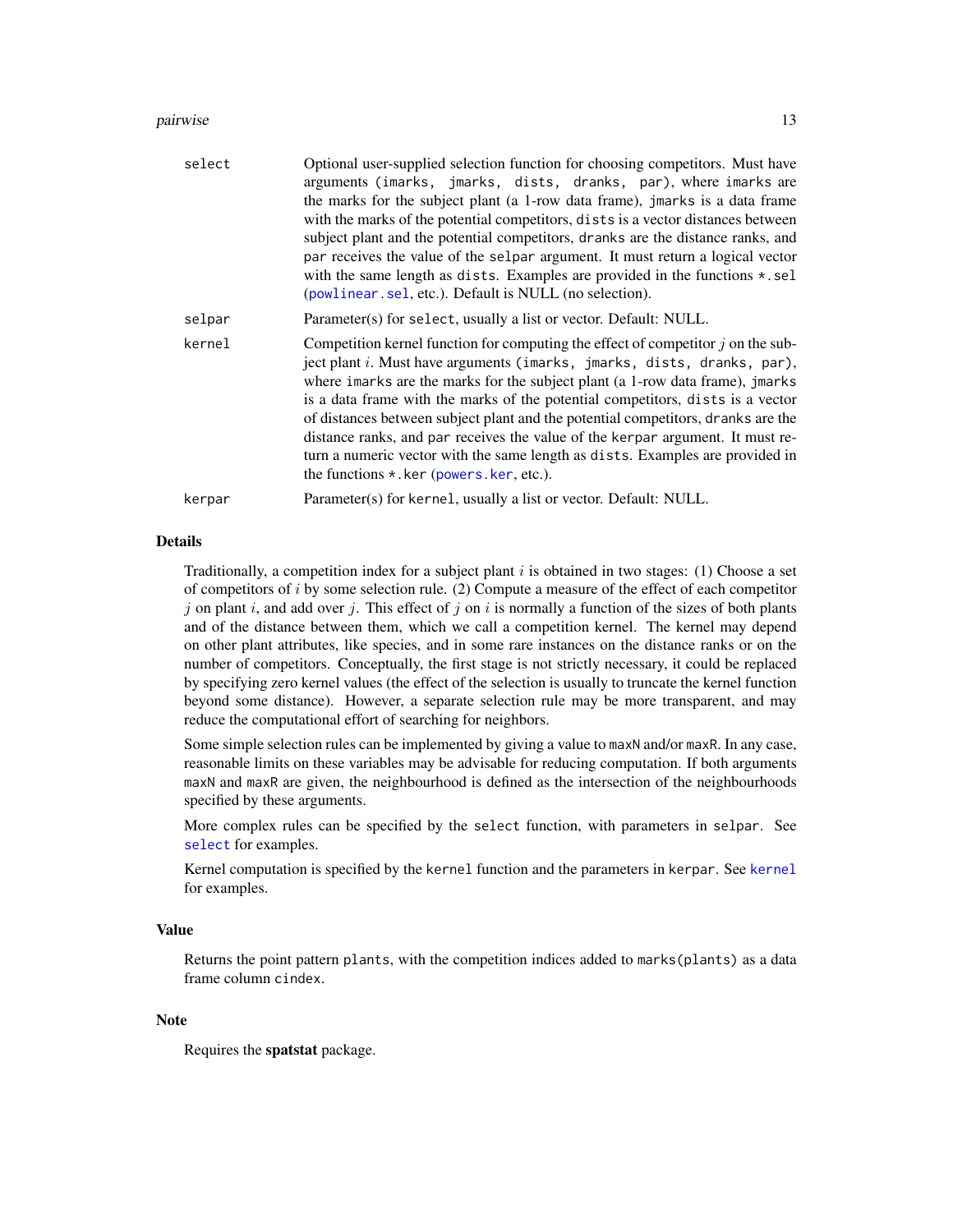#### <span id="page-13-0"></span>Author(s)

Oscar García.

## References

<http://forestgrowth.unbc.ca/siplab>

García, O. "Siplab, a spatial individual-based plant modelling system". Computational Ecology and Software 4(4), 215-222. 2014.

## See Also

[select](#page-13-2), [kernel](#page-10-2), [edges](#page-5-1)

## Examples

```
# Hegyi (1974) index (no distance offset, as usual)
summary(pairwise(finpines, maxR = 6, kernel=powers.ker, kerpar =
 list(pi=1, pj=1, pr=1, smark="diameter")))
```
<span id="page-13-2"></span>select *Competitor Selection Rules*

## <span id="page-13-1"></span>Description

Functions returning TRUE for plants that compete with a given subject plant, or FALSE otherwise. The decision can depend on distance and plant marks. For use in [pairwise](#page-11-1).

## Usage

```
size.sel(imarks, jmarks, dists, dranks, par = list(k = 0.2, snark)= 1)
```

```
powlinear.sel(imarks, jmarks, dists, dranks, par = list(ki = 0.2,
   kj = 0, p = 1, r0 = 0, smark=1)
```
## Arguments

| imarks | Marks for the subject plant, a 1-row data frame.                             |
|--------|------------------------------------------------------------------------------|
| jmarks | Data frame with marks for potential competitors                              |
| dists  | Vector of distances between the subject plant and the potential competitors. |
| dranks | Distance ranks.                                                              |
| par    | List of parameters.                                                          |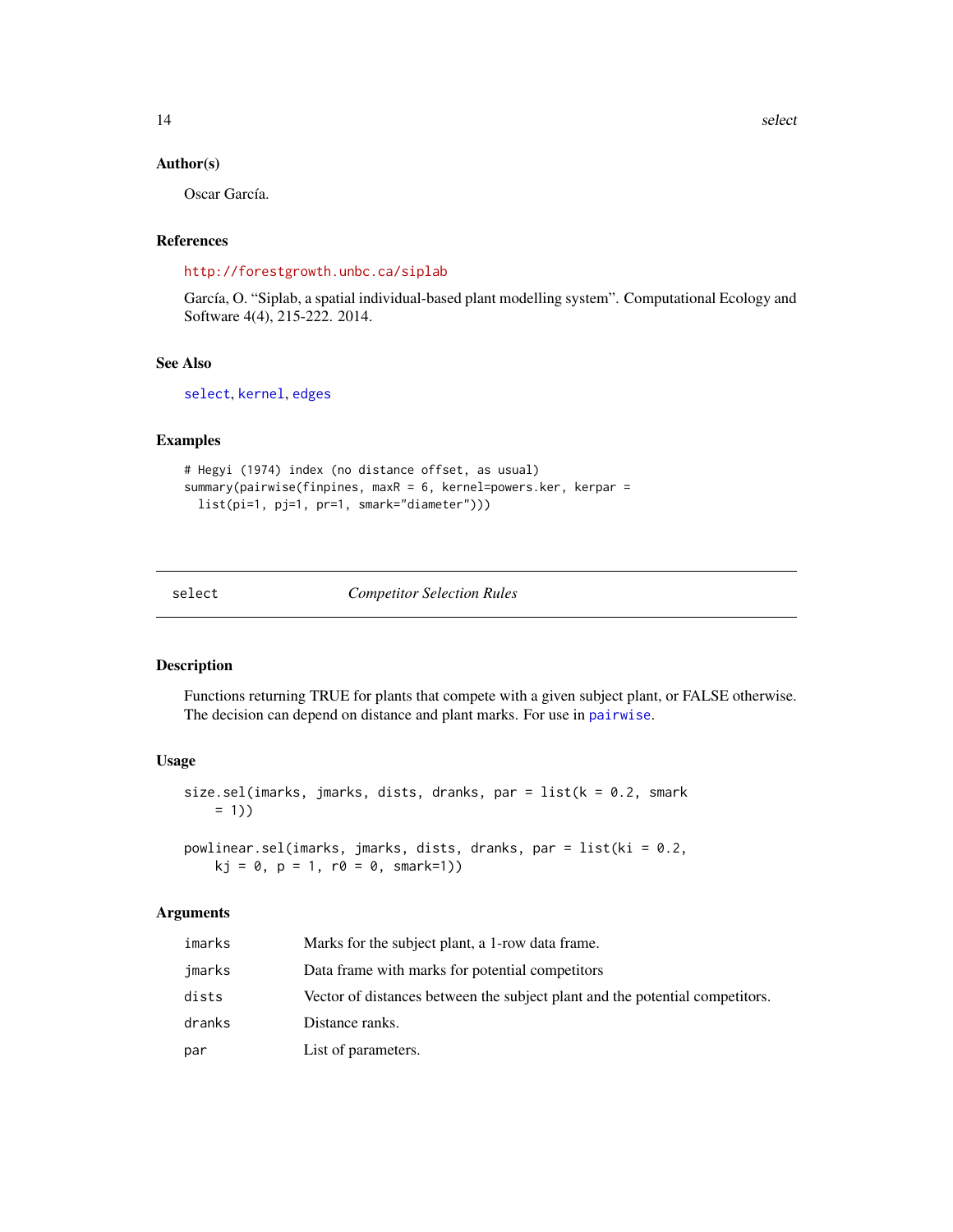<span id="page-14-0"></span>select and the select of the select select  $\sim$  15

#### Details

The values of par must be given in the argument selpar of pairwise, they are shown here as examples.

smark in par indicates the location of the plant size variable in marks. It can be a data frame column number, or a string id like "dbh".

size.sel is a simple example where competitors are selected within a radius proportional to plant size. This corresponds to the second example in Section 9.2.1 of Burkhart and Tomé (2012).

Note that their first example (fixed radius) is implemented by giving a value to maxR in [pairwise](#page-11-1), no select function is needed. Similarly, their third example (fixed number of nearest neighbors) is obtained by giving a value to maxN.

powlinear.sel is a general form that covers all the other examples in Burkhart and Tomé (2012) by choosing specific parameters values (except for the *competition elimination angle*, which depends on relative positions among competitors and not only on distances). It implements a condition distance  $\langle$  ki  $*$  sizei^p + kj  $*$  sizej^p + r0, with the following special cases:

Multiple of crown radius: kj=0, p=1, r0=0, smark="crownwidth".

- Angle count sampling: ki=0, p=1, r0=0, smark="dbh".
- Areas of influence overlap:  $ki=kj$ ,  $p=1$ ,  $r\theta=0$ , if the radius is a linear function of size (p not 1) for an allometric relationship).
- Vertical search cone: If the height of the cone vertex is constant, proportional to tree height, or more generally some linear function  $c_1h_i + c_2$ , then ki =  $-c_1/\tan(90 - \beta/2)$ , kj =  $1/\tan(90 - \beta/2)$ , p=1, r0 =  $-c_2/\tan(90 - \beta/2)$ , smark="height".

These and other examples could be coded directly if computational efficiency is important.

## Value

Logical vector of length equal to the length of dists.

## Author(s)

Oscar García.

#### References

<http://forestgrowth.unbc.ca/siplab>

Burkhart, H. E. and Tomé, M. (2012) *Modeling Forest Trees and Stands*. Springer.

#### See Also

[pairwise](#page-11-1)